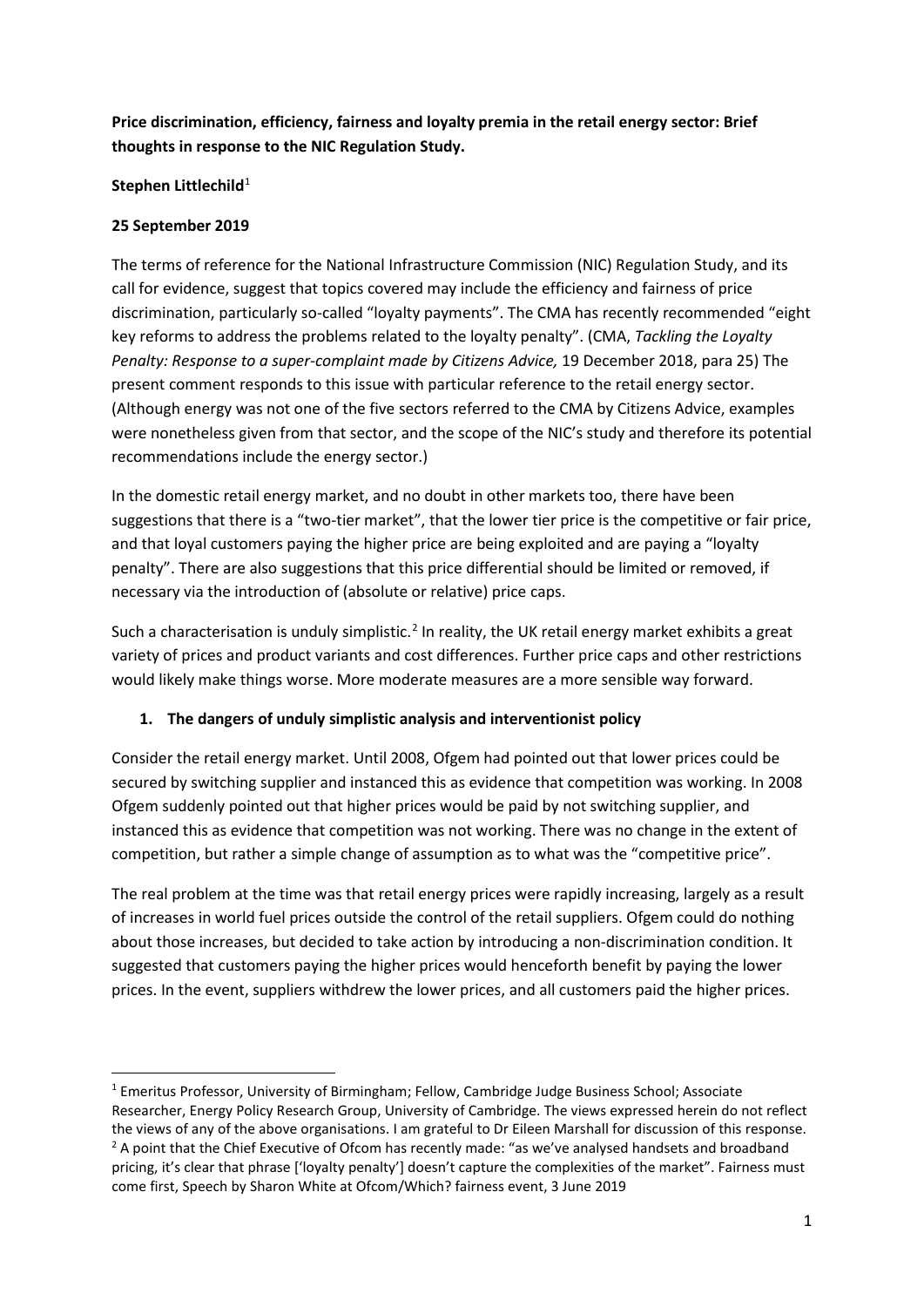Regulatory intervention did not benefit the less active customers and made other customers worse off.

Ofgem responded by replacing the non-discrimination by various "simple tariff" restrictions. These too seemed not to benefit customers. The CMA *Energy Market Investigation* (Final report, 24 June 2016) found that Ofgem's interventions had had an Adverse Effect on Competition (and on customers), and recommended they be withdrawn.

# **2. Price and product differentials can reflect competition**

Price discrimination is often represented as a way by which a firm with market power exploits those of its customers that have no or few alternative sources of supply. But it is equally a means by which a firm without market power can compete to supply additional customers, by offering a lower price that would not be viable if it had to offer it to all its customers. (In economic terms, it can offer to some customers a price that covers the incremental or marginal cost of supplying those particular customers, which would not cover the average cost of supplying all its customers.)

Similarly, product differentiation is sometimes represented as a way by which firms confuse customers or "obfuscate" the market, in order to charge higher prices. But it is not credible that an individual firm would offer an unnecessarily complicated product in order to confuse customers as a whole. Rather, in differentiating their products, firms are looking for ways of making them more appealing so that they can attract new customers. Sometimes they might do this by providing added value, which might enable them to charge a higher price; at other times they might be able to reduce so as to enable them to charge a lower price. Again, product differentiation is a way of competing.

## **3. Observed price differentials may reflect differentials in products or in costs to serve**

Perceptions of the present UK retail energy market have been coloured by the CMA *Energy Market Investigation Final Report* 2016. This claimed that "weak customer response" gave market power to suppliers, which they used to increase prices and engage in price discrimination, generating an estimated customer detriment of £2bn in 2015. This finding was widely cited in political manifestos and used to justify the subsequent imposition of a widespread tariff cap, as well as other allegedly remedial measures. However, the nature and significance of these calculations have been strongly challenged, not only by the larger suppliers but also by myself and other former UK energy regulators.[3](#page-1-0)

There is no doubt that there are significant price differentials in the energy market. Differentials of £200 or more have been recently observed (in an average annual bill of around £1000). Some have claimed this to be evidence of a loyalty premium associated with lack of competition. But closer examination suggests that these price differentials reflect many different factors.

<span id="page-1-0"></span> $3$  E.g. Submission by former UK energy regulators to House of Lords Economic Affairs Committee, at [https://www.eprg.group.cam.ac.uk/wp-content/uploads/2017/01/S.-Littlechild\\_Submission-to-H-of-L-official](https://www.eprg.group.cam.ac.uk/wp-content/uploads/2017/01/S.-Littlechild_Submission-to-H-of-L-official-version-46083.pdf)[version-46083.pdf](https://www.eprg.group.cam.ac.uk/wp-content/uploads/2017/01/S.-Littlechild_Submission-to-H-of-L-official-version-46083.pdf) Also Stephen Littlechild, "Competition, regulation and price controls in the GB retail energy market", *Utilities Policy*, Volume 52, June 2018, Pages 59-69.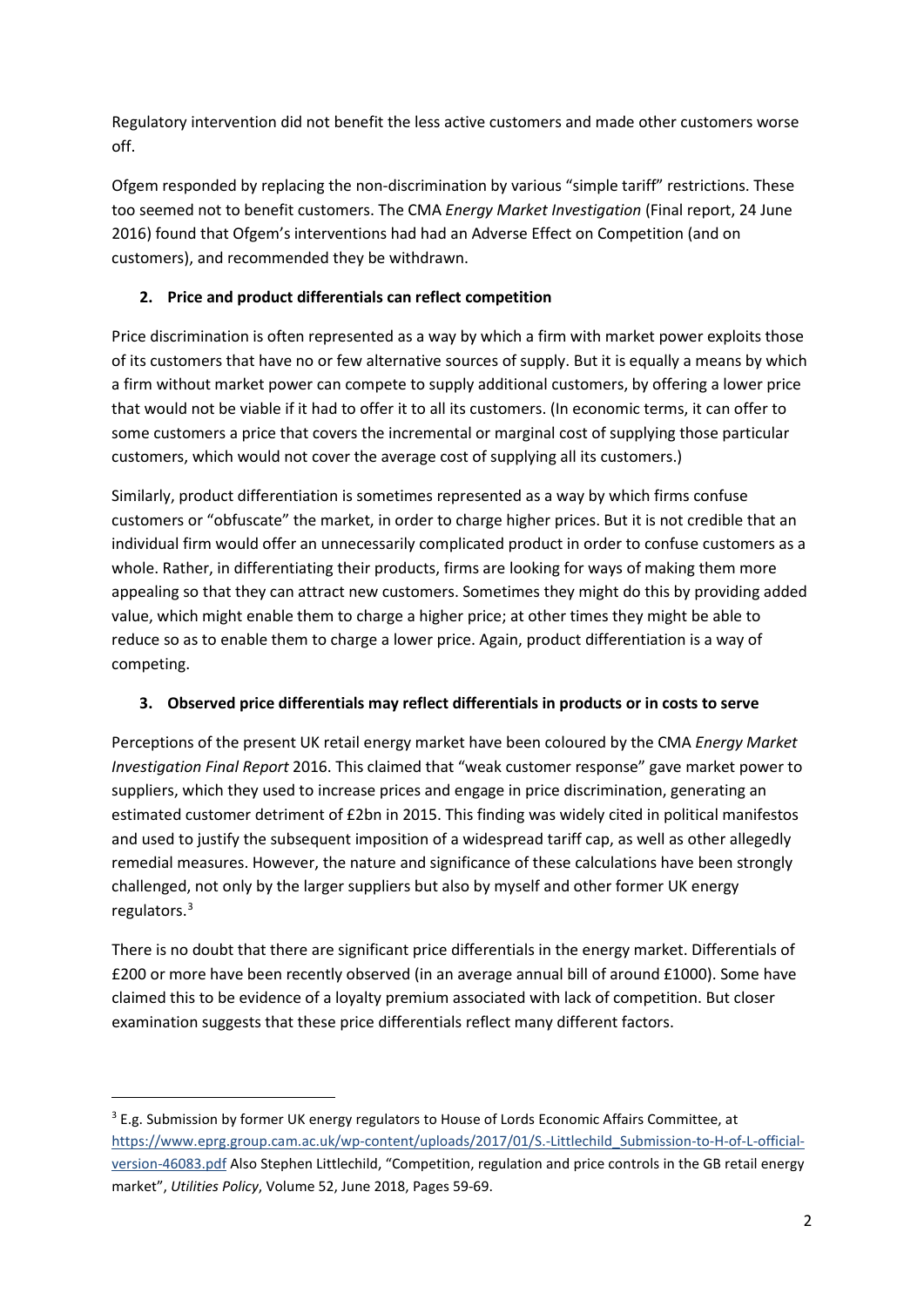Importantly, there are differences in products e.g. fixed versus variable tariffs, or tariffs fixed over different time periods, hedged or unhedged products, different payment methods including payment upfront or in arrears, the extent of green energy and how that is provided, possible initial discounts, availability of personal contact or just internet chatrooms, with paper bills or paperless, with or without other products such as boiler servicing, etc.

Suppliers themselves vary greatly. Some have good customer service ratings, others do not. Some are well-established and well-funded, others are not. Some are required to provide a range of social and environmental obligations, others are not. Some are loss-making as a deliberate strategy to gain market share, others are not. Some are financed by local authorities, others are not. Some suppliers have continued to provide service over the two decades for which this market has been open. But over a dozen suppliers have had to leave the market in the last year or so, and recent press speculation suggests that another "nine energy firms face collapse". (*Sunday Times*, 22 September 2019)

It follows that some tariffs are more risky than others. Although Ofgem takes steps to protect customers of failing suppliers, there is generally a period of uncertainty and worry for such customers. Hence it is prudent to consider risk as well as tariff level.

Price differentials also reflect cost differentials, and differences in cost to serve different customers can be significant. Most suppliers offer lower prices to customers that pay by direct debit and are willing to transact online, because such customers are typically lower cost to serve. Not surprisingly, many newer suppliers focus on attracting such customers. As a consequence, more established suppliers have a higher proportion of customers using other payment methods, either by prepayment meter (PPM), or payment in arrears by cash or cheque. Some of these customers are in financial difficulties, some are vulnerable. They typically require personal contact rather than online communications. On average, they are higher cost to serve than direct debit customers. Not surprisingly, the tariffs to such higher-cost-to –serve customers are higher than for the lower-cost-to serve customers. That is to be expected in a competitive market. It is not a sign that the market is not competitive. And other measures may be appropriate to address any fairness concerns here, as indicated below.

### **4. Are differences in bills the same as differences in tariffs?**

As noted, concerns have focused on significant differences in prices or tariffs. It is suggested – or assumed - that those customers that are able and willing actively to engage in the market can secure very much lower tariffs than those who, for one reason or another, are unable or unwilling actively to engage in the market. The size of such tariff differences has led to protests about the "loyalty premium" and thence to calls for substantial policy intervention.

But are these tariff differences an accurate reflection of the differences in bills that customers actually pay? Recent research by the Victoria University Energy Research Centre, Australia, casts some doubt on the extent of the differences in bills. "This research examines 50,000 Victorian household electricity bills. It finds, contrary to common wisdom, that switching electricity retailer does not greatly reduce the amount of money that most households leave on the table." (at [https://www.vepc.org.au/\)](https://www.vepc.org.au/) Customers that have not switched recently could save on average A\$281 per year by switching to the lowest tariff. But those who have switched recently could also make